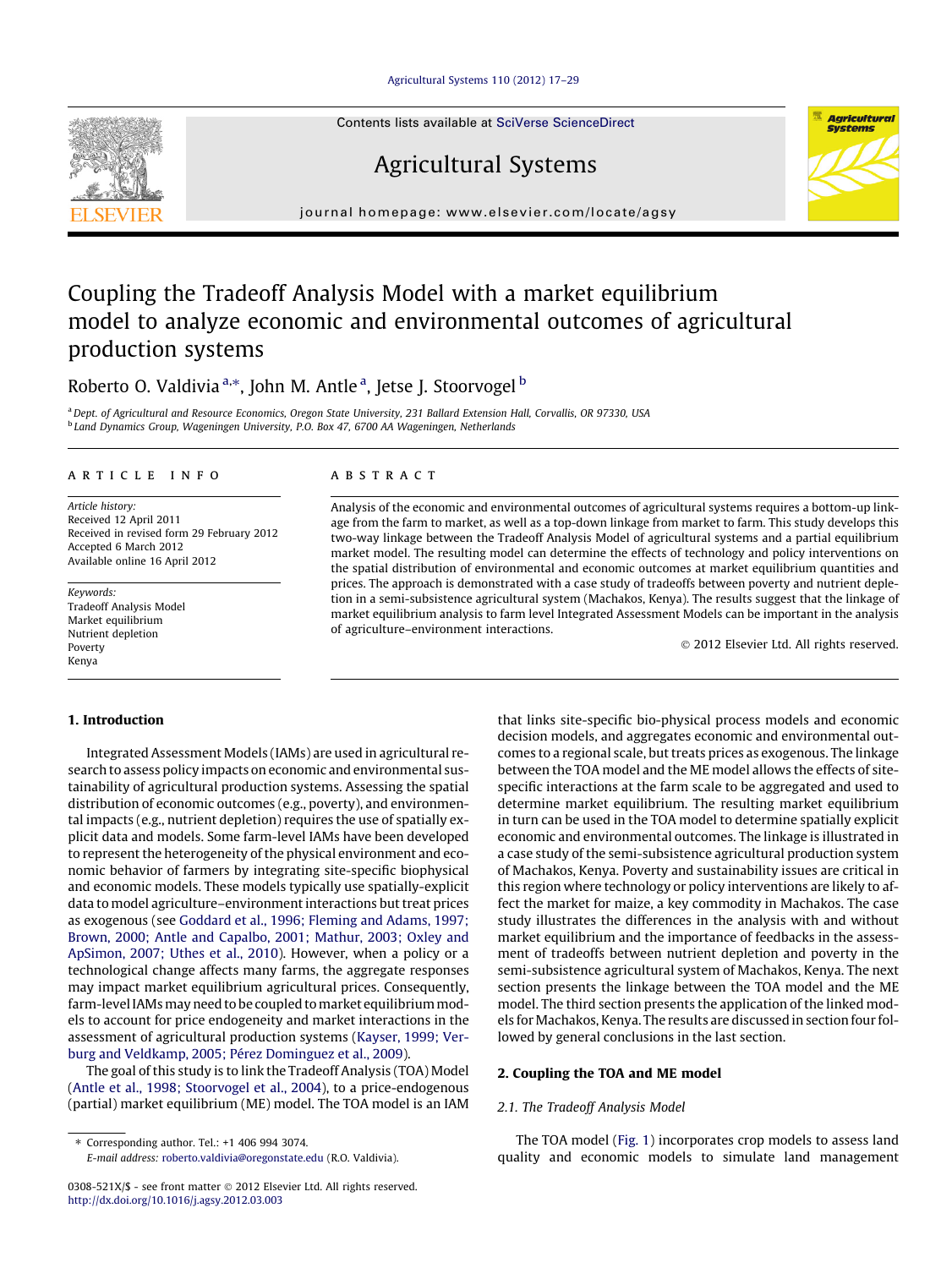<span id="page-1-0"></span>

Fig. 1. Conceptual framework for disciplinary integration and policy analysis that include market level linkage (Adapted from [Antle et al., 1998](#page--1-0)).

decisions. Subsequently, those decisions are input in environmental process models to simulate the associated environmental outcomes. These simulations are executed for a statistically representative sample of the farmer population in a region. The site-specific economic and environmental outcomes can then be aggregated to the regional level to create economic and environmental indicators of interest to stakeholders. The simulations can be repeated for alternative parameter settings to quantify the inter-relationships (i.e., tradeoffs) among the indicators.

At the farm level, the effects of site-specific soil and climate conditions on productivity potential, or inherent productivity, are estimated using crop simulation models. Then an econometricprocess model (an empirical econometric production model developed by [Antle and Capalbo \(2001\)](#page--1-0) and later adapted by [Antle et al.](#page--1-0) [\(2010a\)\)](#page--1-0) simulates site-specific land management decisions using econometric production models (input demand and output supply) that are functions of inherent productivity, prices, farm characteristics, and policy parameters.

Environmental impacts of these management decisions are then simulated using environmental process models. As a result, management decisions and resulting environmental outcomes on each unit of land in production are functions of site-specific environmental conditions, prices, policies, technology and other farmspecific variables. The distributions of these site-specific and farm-specific characteristics in the population generate a joint distribution of economic and environmental outcomes in the population that are functions of the underlying environmental and economic parameters.

With this joint distribution the outcomes can be statistically aggregated into economic and environmental indicators that represent the population. By varying model parameters, such as prices, different environmental and economic outcomes are generated. The aggregate relationships between economic and environmental indicators generated in this way are referred to as tradeoff curves. Thus, tradeoff curves represent the supply side of the agricultural system. Here we use the fact that when tradeoff curves are